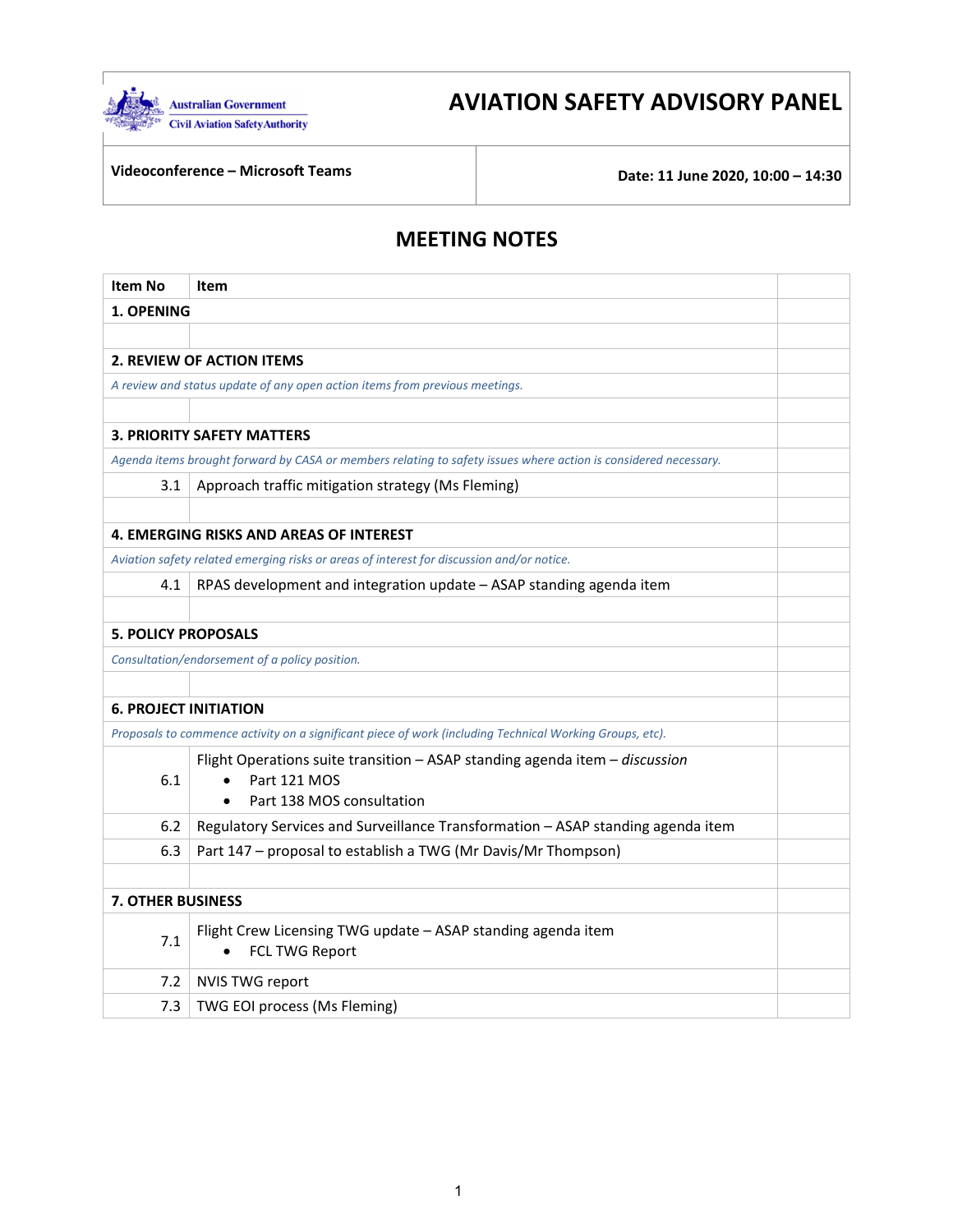#### **1. OPENING**

The Chair welcomed all ASAP members to the second meeting of the Panel for 2020 which was being held via videoconference.

Apologies were received from Mr Michael Monck.

The Minutes of the previous meeting were approved by the Panel.

#### **2. REVIEW OF ACTION ITEMS**

Action items from the previous meeting were reviewed and are recorded at **Attachment 1** and, where appropriate, below.

#### **2017‐2/2 – In progress.**

Mr Crawford informed members that work is still in‐progress on recognising foreign simulator training. He added that CASA is taking direction in conducting initial desktop audits for training organisations.

## **2018‐1/1 – In progress.**

Mr Simon Moore (Department) advised the Panel of the possibility of an on‐going shortage of pilots in the near future. However, future skills initiatives will need to reflect the effects of the COVID‐19 crisis with the need to understand the longer‐term effects. The ASAP is to maintain a watching brief on this matter.

## **2019‐1/5 – In progress.**

Mr Walker informed the Panel that there is no update regarding the discussions with CASA and ASQA, with CASA still interested in pursuing an improvement of the alignment between academic and licensing outcomes for flight training. The Panel discussed the need to present specific examples to ASQA as to why the current academic outcomes are not fit for purpose. All Panel members are requested to present detailed examples to assist with dialogue with ASQA. The Panel urged CASA to pursue the matter, using the examples provided by the Panel.

#### **2020‐1/2 – In‐progress.**

Dr Clothier provided a brief outline to the Panel on the regulatory and safety challenges of remotely piloted aircraft and will present a paper on the sector risks, opportunities, and recommendations at the next ASAP meeting.

#### **2020‐1/3 – Closed.**

The Panel discussed a proposed approach for a Part 147 TWG (agenda item 6.3).

#### **2020‐1/4 – Closed.**

CASA has put the request for external validation of the Regulatory Performance Framework on hold and will re-engage the Panel if required.

#### **2020‐1/5 – In progress.**

Mr Walker advised the Panel that CASA has received the report from the consultancy for the independent risk assessment and that CASA will receive a handover brief. He informed the Panel that the final report will be shared with members prior to public release.

### **3. PRIORITY SAFETY MATTERS**

#### **3.1 Approach traffic mitigation strategy**

Ms Fleming raised potential solutions to the congestion of IFR training flights at major city airports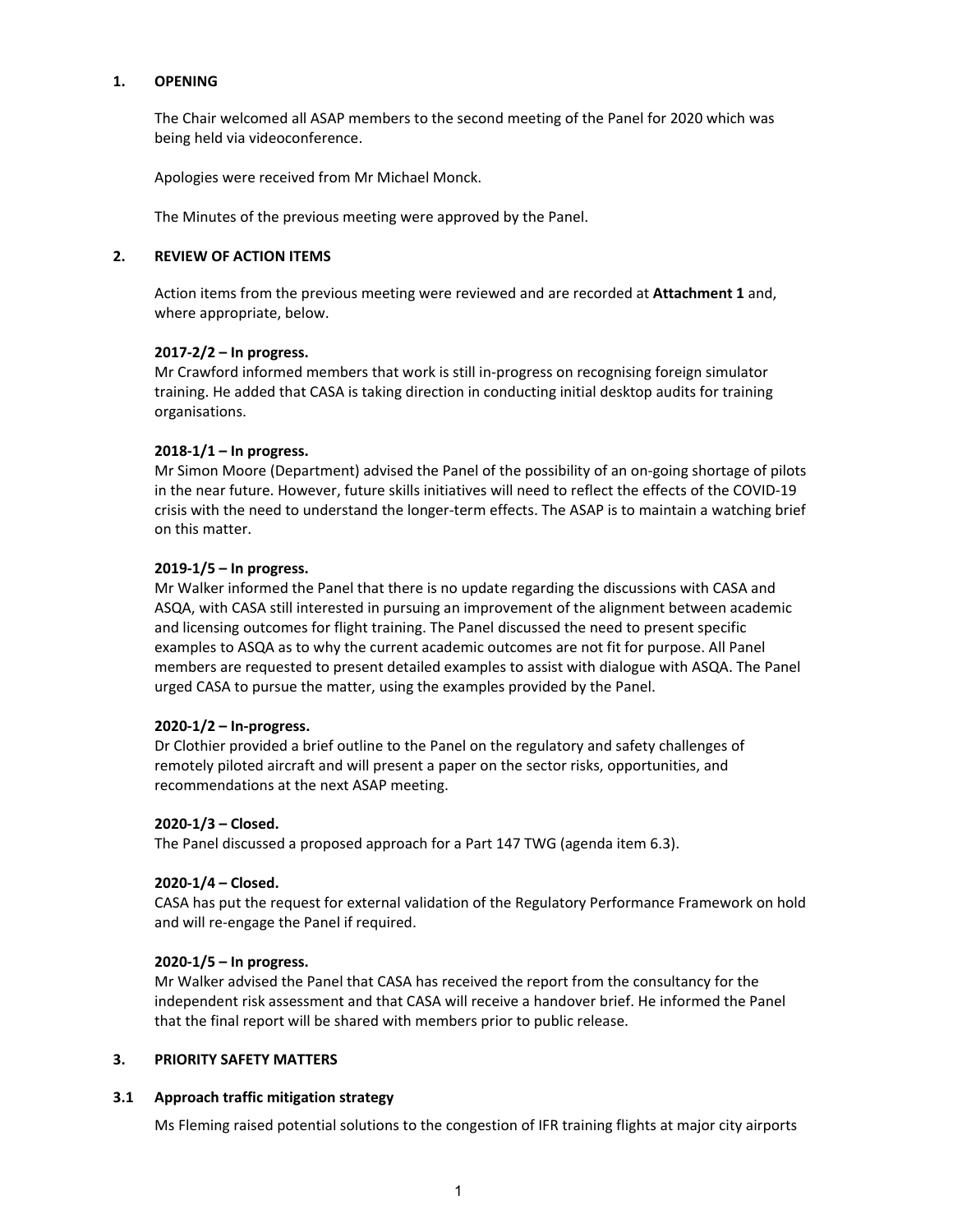and ground‐based navigation facilities. The Panel discussed occurrences of air proximity events and supported the paper. Mr Cronin suggested that CASA should consider the use of simulators for IFR training given their ability to reduce the safety risk of congested aerodromes. The Panel proposed, as a safety matter, CASA should take the lead on moving ahead and reviewing the issue.

Mr Crawford added that industry should work with CASA on the matter to find proportionate and practical solutions. The Panel requested CASA to provide an update on progress at the next meeting.

| Action /              | The ASAP:                                                                                                                                               |
|-----------------------|---------------------------------------------------------------------------------------------------------------------------------------------------------|
| <b>Recommendation</b> |                                                                                                                                                         |
|                       | (1) <b>Requests</b> CASA to take a lead on moving ahead and coordinate<br>reviewing potential solutions and to update the Panel at the next<br>meeting. |

## **4. EMERGING RISKS AND AREAS OF INTEREST**

#### **4.1 RPAS development and integration update**

Dr Clothier discussed that despite a number of political activities occurring in the drone sector including the drone policy statement, the sector is concerned that they do not have insight to the direction of RPAS policy and regulation, with many matters that stretch beyond the realm of CASA. He also advised members that CASA have been engaging with industry for input on the development of guidance material for RPAS, however, he noted that there is opportunity for further industry involvement.

Dr Clothier discussed the significance of the digital platform and traffic management solutions for low‐level airspace which could mean a potential in improving the way CASA executes its regulatory function, including regulatory surveillance and oversight. He also noted that it is important for the ASAP to be aware and involved in the discussions pertaining to the opportunities for safety innovation and the ways that CASA can leverage the innovation in technology. He also proposed the opportunity for broader industry involvement and the establishment of an advisory panel to ensure industry's involvement in the discussions and decisions made in this area.

Mr Simon Moore informed the Panel that the Department is supportive of the proposal of an industry advisory panel. However, he also noted that it is a complex environment which is seeing a fundamental shift in viewing the technologies from a safety-centric focus to a more multidimensional way. Mr Moore advised that there is a review of the Australian airspace policy of which a draft will be released by the end of the year.

The Chair enquired where Australia is placed on a technological regulatory approach. Dr Clothier advised that Australia is placed in the middle amongst other National Aviation Authorities (NAAs) with EASA progressing in the regulatory space, and the FAA in implementation, therefore he noted that there is opportunity for CASA and Australia to be early adopters. Mr Crawford advised that for RPAS, CASA elected to be a 'quick follower' as opposed to a leader but has ongoing dialogue with EASA and FAA.

Mr Gissing enquired how the ASAP can begin to take meaningful action on the matters raised by Dr Clothier. Dr Clothier responded that the ASAP should be abreast of the safety innovation occurring in the RPAS sector and of the introduced risks to the broader industry that they could bring.

Dr Clothier to present a technical paper on the sector risks, opportunities, and recommendations at the next ASAP meeting (from Action Item 2020‐1/2).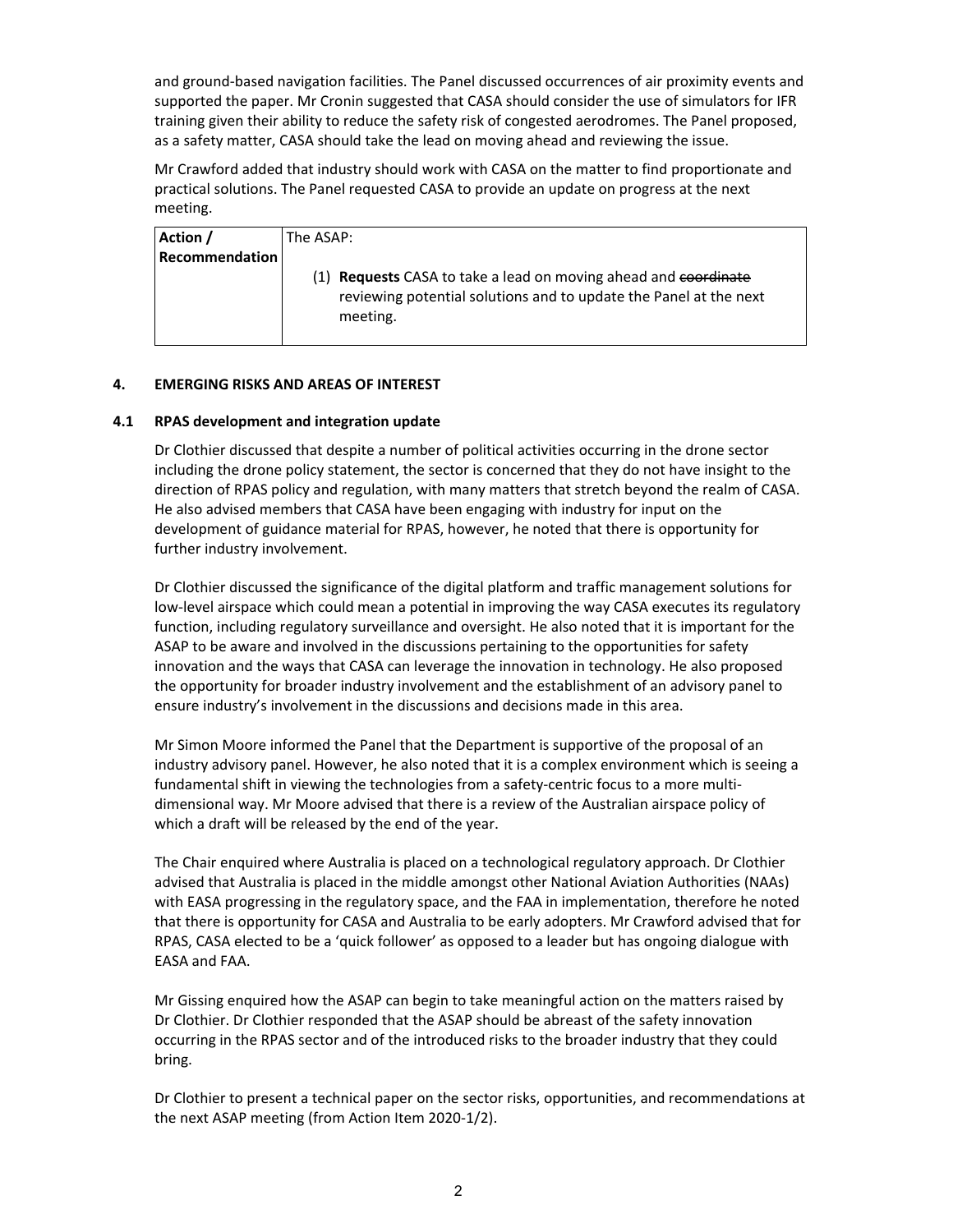#### **5. POLICY PROPOSALS**

There were no policy proposals raised.

#### **6. PROJECT INITIATION**

#### **6.1 Flight Operations Regulations Transition (ASAP Standing Agenda Item)**

Mr Crawford provided an update to the Panel on the development and implementation of the flight operations regulations. He informed members that both CASA and industry had concerns on the progress of the Part 121 Manual of Standards (MOS) which resulted in CASA amending its approach to develop the MOS. This approach would see the MOS reviewed by the TWG and publicly consulted in three separate tranches with the intention of completing the final consultation by the end of August. Mr Crawford added that the TWG was comfortable with the change in approach. Mr Gissing and Mr Aggs advised that the feedback they received on the approach was positive and they do not believe further industry support is required for MOS development. The Chair commented that the changed approach for consultation has been effective due to industry 'buy‐in' during the development process which kept CASA better informed on the feedback.

The Chair briefed the Panel on the Part 138 MOS consultation process and the letter sent to the DAS reaffirming the TWG's position. The letter informed the DAS of the Panel's position that if industry had been engaged during the development of the MOS, the current disconnect between CASA and industry's views on the MOS could have been avoided. Mr Cronin stated that a common view amongst the sector is that the MOS is difficult to read and therefore hard to provide constructive feedback. There are many matters in the MOS that require clarification and while there were many meetings, there was a disconnect when the MOS was constructed. Mr Crawford outlined that the key to assisting industry with the MOS will be guidance material. He explained the role of the Office of Parliamentary Counsel in drafting Regulations written to Australian standards. CASA's intention is to place more standards in the MOS as it is easier to make amendments when required. Mr Crawford added that CASA has discussed the production of plain English guides for specific sectors to assist industry with understanding the MOS.

The Chair informed the Panel that he was contacted by some members of the Part 138 TWG who advised that the major issue of the proposed Part 138 MOS was its useability and readability. He added that at earlier meetings during the early stages of that MOS's development, a different format was discussed, and it was therefore very important that effective communication and consultation occurred during the development of the MOS.

#### **6.2 Regulatory Services and Surveillance Transformation (RSST) (ASAP Standing Agenda Item)**

Mr Crawford gave an update on the Regulatory Services and Surveillance Transformation (RSST) program. A facet of the RSST will include the implementation of a guidance function, consisting of a technical guidance delivery team which would work directly with industry and the Flight Standards Branch. He informed the Panel that CASA intends to commence implementing the program in August 2020. Mr Aggs enquired about the possibility of rolling out internal CASA training for the guidance function as it may benefit industry to understand the intent of the regulations.

Mr Crawford confirmed he is supportive of CASA and industry collaborating on the training that is being provided to CASA staff.

The Chair enquired about the reception of CASA staff of the RSST. Mr Crawford advised there were differences regarding the changes but, this is expected from a large transformation in any organisation. One benefit of the RSST is far better utilisation of the technical skills of staff. The RSST project will be completed in advance of the commencement of the flight operations regulations.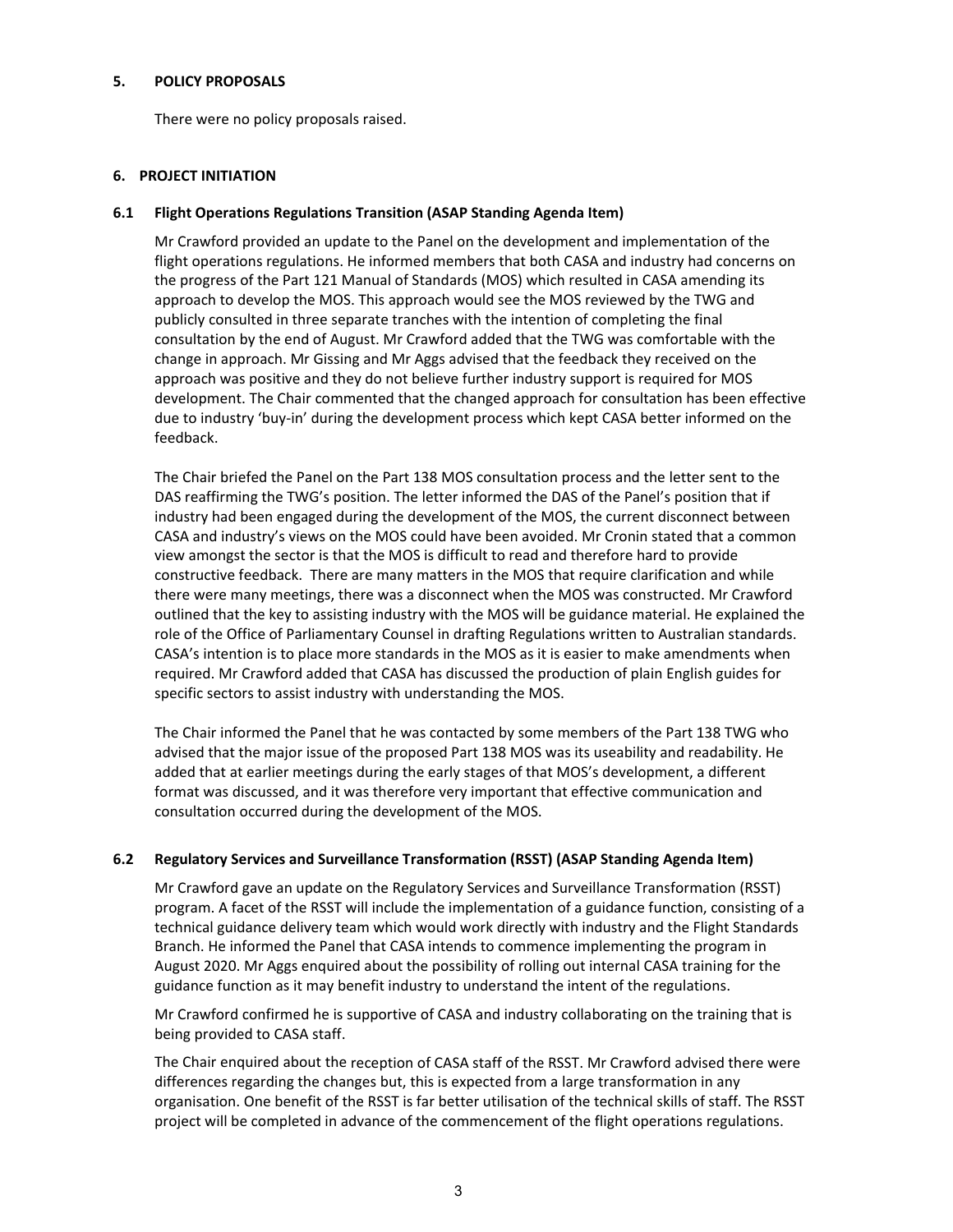## **6.3 Part 147 – Proposal to establish a TWG**

Mr Davis advised the Panel that there is interest in forming a Part 147 TWG. The ASAP discussed the potential to amend the Part 66 TWG tasking instructions to include reviewing Part 147 matters. Concern was raised that the Part 66 TWG members may not have the required technical expertise to understand the relationship between the two regulations. The Panel recommended establishing a subset of the Part 66 TWG, with additional members, as opposed to a separate TWG to review Part 147. Mr Thompson and Mr Davis were requested to review Mr Crawford's proposed amendments to the Part 66 TWG Tasking Instructions and to liaise with the ASAP Secretariat on proposed timelines for the Part 147 sub‐set.

| Action /       | The ASAP:                                                                                                                                                                                                                   |  |  |
|----------------|-----------------------------------------------------------------------------------------------------------------------------------------------------------------------------------------------------------------------------|--|--|
| Recommendation |                                                                                                                                                                                                                             |  |  |
|                | (1) Recommends establishing a subset of the Part 66 TWG, with                                                                                                                                                               |  |  |
|                | additional members, to review the implications to Part 147.                                                                                                                                                                 |  |  |
|                | (2) Requests Mr Thompson and Mr Davis to review Mr Crawford's<br>proposed amendments to the Part 66 TWG Tasking Instructions, and<br>to liaise with the ASAP Secretariat on proposed timelines for the Part<br>147 sub-set. |  |  |

#### **7. OTHER BUSINESS**

#### **7.1 Flight Crew Licensing TWG update (ASAP Standing Agenda Item)**

The Panel discussed the TWG report and requested Mr Crawford to provide a comprehensive update on progress of the resolutions identified by the TWG and on CASA's intentions on the recommendations.

Mr Walker outlined the role of the Flight Examiner Core Group which was established by CASA to be a reference group of industry subject matter experts providing advice to the Flight Testing Office on flight examiner matters. The TWG suggested new industry members be added to the Core Group, which was supported.

The ASAP supported the TWG's recommendation to establish sub-groups. The Panel encourages a protocol for the establishment of sub-groups where they would meet and report back to the TWG, which provides its advice to the ASAP.

| Action /              | lThe ASAP:                                                                                                                                                                                 |  |  |
|-----------------------|--------------------------------------------------------------------------------------------------------------------------------------------------------------------------------------------|--|--|
| <b>Recommendation</b> |                                                                                                                                                                                            |  |  |
|                       | (1) Requests Mr Crawford to provide a comprehensive update out of<br>session on the progress of the resolutions identified by the TWG, and<br>on CASA's intentions on the recommendations. |  |  |

#### **7.2 Night Vision Imaging System (NVIS) TWG report**

Mr Crawford referred to the comments made by the CASA Lead in the NVIS TWG report and outlined CASA's intention with proposed amendments to Civil Aviation Order (CAO) 82.6. He explained that the TWG had discussed high priority matters that were recommended to be addressed prior to the commencement of the flight operations regulations in December 2021, which would require an amendment to CAO 82.6. Mr Cronin added that it was important to recognise that CAO 82.6 requires renewal and expressed his support of the proposed changes to CAO 82.6. Noting the recommendation made in the TWG's report was addressed to CASA, the Chair commented that the ASAP is required to be a part of recommendations to CASA and an important aspect of the ASAP's role is to advise CASA on priorities. Therefore, it is vital that the ASAP has visibility over the advice and recommendations provided by the TWG through their reports.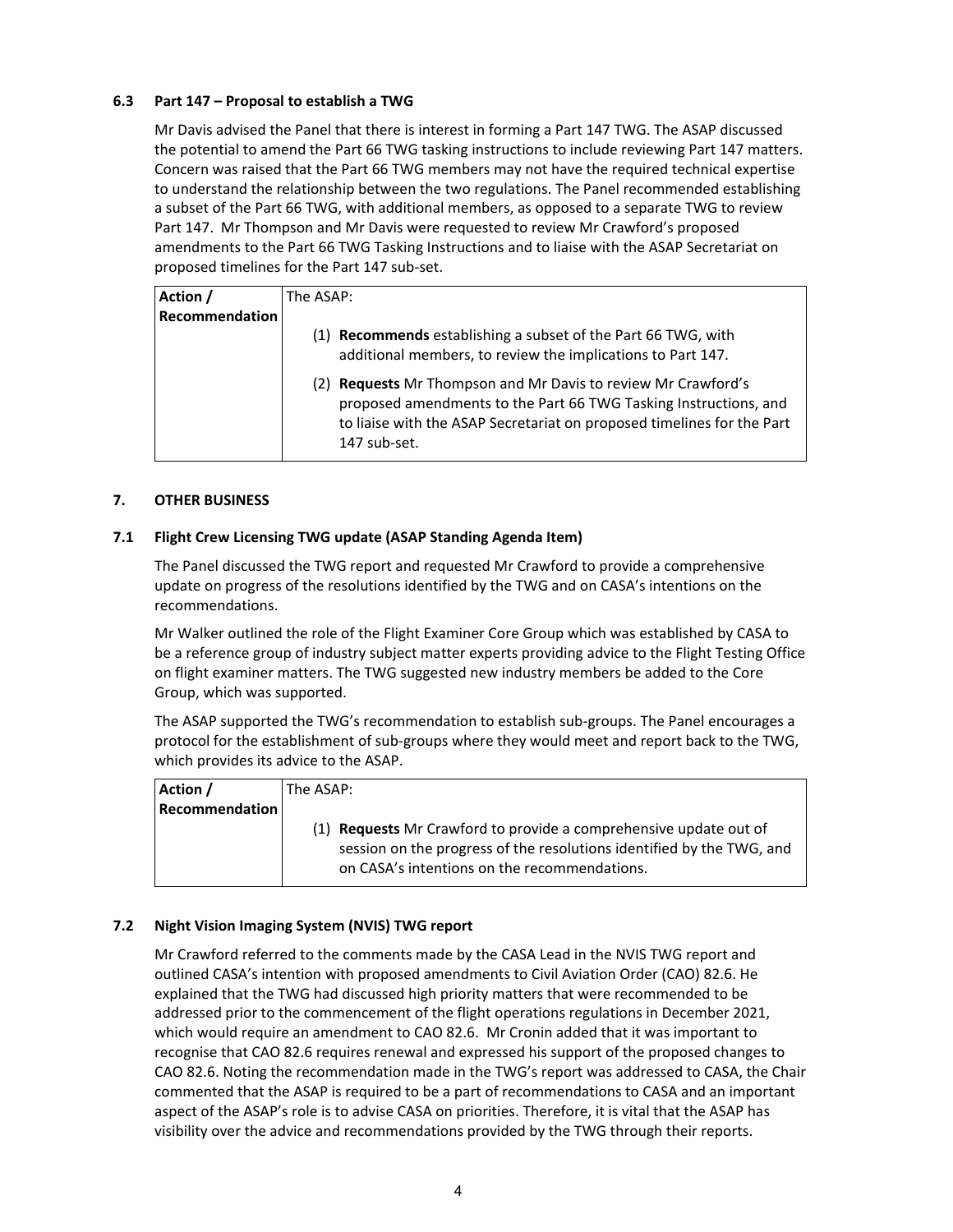### **7.3 Technical Working Group Expression of Interest (EOI) process**

Ms Fleming raised that industry members who have missed out on being nominated for a TWG have approached her wanting to contribute in other ways. The Panel discussed alternative methods to engage with those who have registered on the TWG Expression of Interest (EOI) but are not TWG members, such as informing those who have registered about upcoming consultations.

Mr Walker will provide an update at the next meeting and outline potential opportunities with the EOI register.

| Action /              | lThe ASAP: l                                                                                                                                                  |  |  |
|-----------------------|---------------------------------------------------------------------------------------------------------------------------------------------------------------|--|--|
| <b>Recommendation</b> |                                                                                                                                                               |  |  |
|                       | $(1)$ <b>Requests</b> Mr Walker to update the Panel on potential opportunities to $\vert$<br>communicate and engage with individuals on the TWG EOI register. |  |  |

#### **7.4 Issues pertaining to the transition of aviation personnel between sectors**

Mr Thompson discussed issues relating to the granular interpretation of regulations in relation to the transition of aviation personnel between different areas of the industry. He used the example of maintenance personnel shifting from large fixed wing aircraft to rotary wing who are being told they are required to complete specific theory modules, despite already possessing the skills required. Mr Thompson added that this issue could be heightened in the aftermath of the COVID‐ 19 crisis and he will discuss the matter offline with CASA.

#### **7.5 ASAP Membership**

The Panel provided a formal vote of thanks to Mr Davis, Mr Gissing and Mr Monck for their hard work, application, and volume of assistance during their tenure on the ASAP. Mr Walker advised that the DAS is looking at the membership of the ASAP going forward, with the intention that all parties concerned will be informed in early July. Mr Davis noted that there was optimism within industry on a refreshed engagement process when the ASAP was established, that the TWG and ASAP process has worked extremely well and expressed his full confidence in ASAP due to the high calibre of its membership.

Patrick Murray Chair August 2020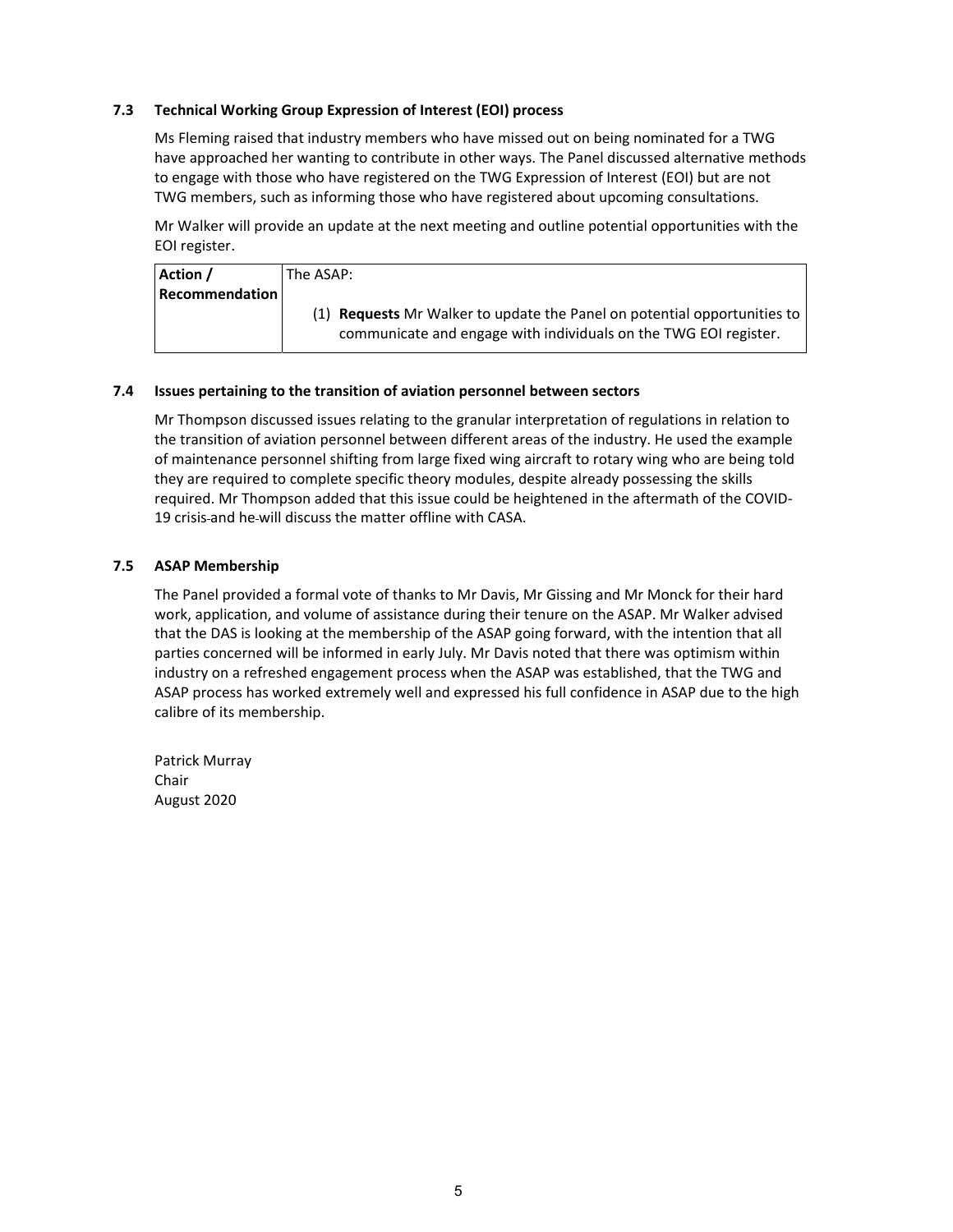Prof Patrick Murray

#### **ATTENDING PANEL MEMBERS**

Mr Stuart Aggs Dr Reece Clothier Mr Graeme Crawford Mr Ray Cronin Mr Jim Davis Ms Adrianne Fleming Mr John Gissing Mr Mark Thompson Mr Rob Walker **APOLOGIES** Mr Michael Monck **OBSERVERS** Mr Matthew Di Toro ASAP Secretariat Civil Aviation Safety Authority Mr Simon Moore Executive Director Aviation and Airports Department of Infrastructure, Transport, Regional Development and Communications

## **ATTACHMENT 1**

Updated Action Register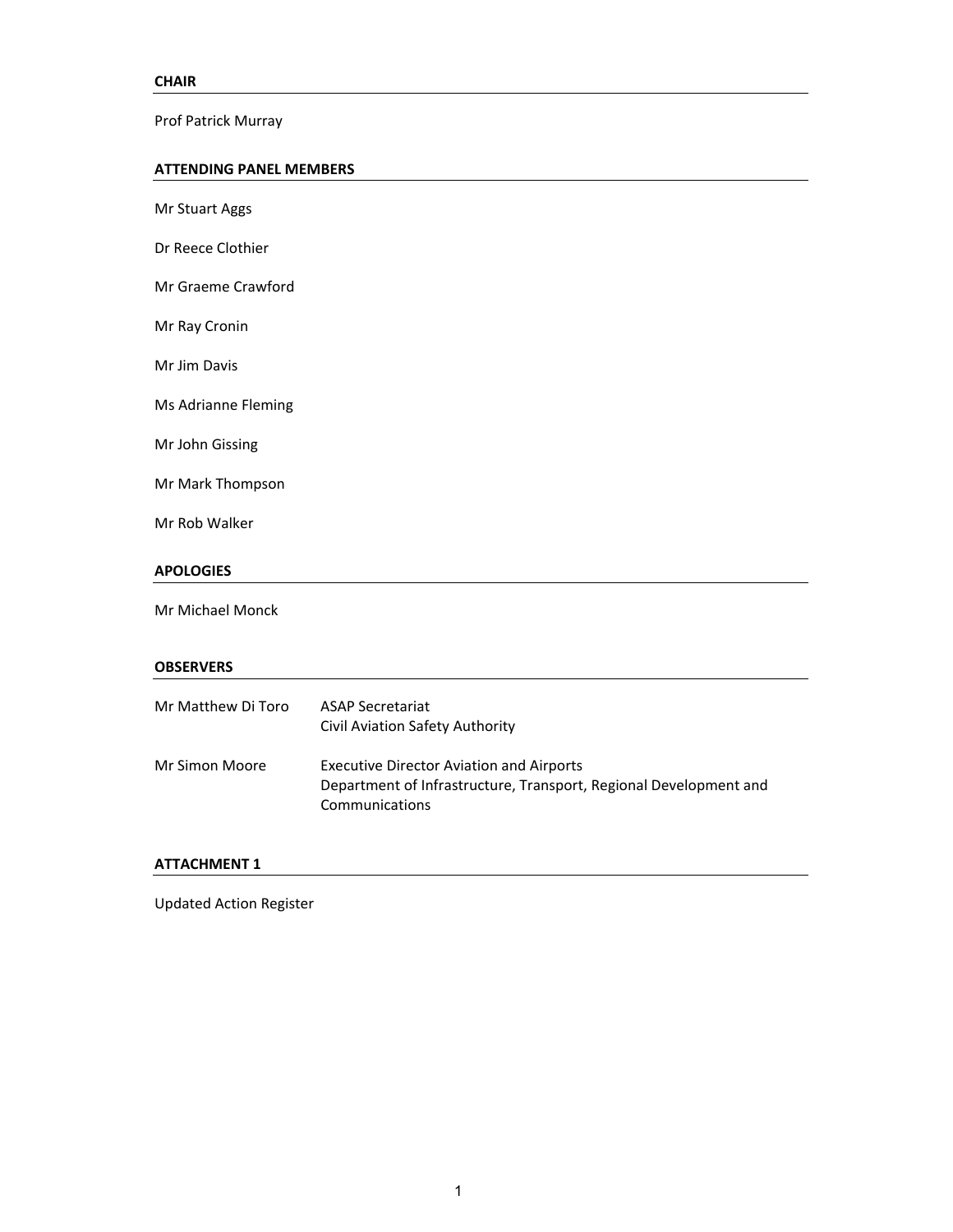

| Reference    | <b>Action/Recommendation</b>                                                                                                                                                                                                                                    | Responsible Status                                               |                                                                                                                                                                                                                                                                                                                                                                                                                                          |
|--------------|-----------------------------------------------------------------------------------------------------------------------------------------------------------------------------------------------------------------------------------------------------------------|------------------------------------------------------------------|------------------------------------------------------------------------------------------------------------------------------------------------------------------------------------------------------------------------------------------------------------------------------------------------------------------------------------------------------------------------------------------------------------------------------------------|
| 2017-2/2     | CASA to provide further advice on issues raised by panel members:<br>- Multiple flight testing requirements for flight examiner ratings<br>- Recognition of foreign simulator training                                                                          | CASA                                                             | 2020-2: Mr Crawford provided an update to the Panel and informed members that work is<br>still in-progress on recognising foreign simulator training. He added that CASA is taking<br>direction in conducting initial desktop audits for training organisations.                                                                                                                                                                         |
| 2018-1/1     | ASAP to maintain a watching brief on potential issues arising from shortages of ASAP/<br>skilled aviation personnel.                                                                                                                                            | Department                                                       | 2020-2: Mr Simon Moore (Department) advised the Panel that estimates show that there will<br>be an on-going shortage of pilots in the near future, however noting the impacts of COVID-<br>19. He added that future skills initiatives will need to reflect the effects of the COVID-19 crisis<br>with the need to understand the longer-term effects. The ASAP is to maintain a watching<br>brief on this matter.                       |
| 2019-1/5     | CASA to provide an update on the discussions between CASA and ASQA.                                                                                                                                                                                             | CASA/<br>Department                                              | 2020-2: Mr Walker informed the Panel that there is nothing further to add regarding the<br>discussions with CASA and ASQA and noted that CASA is still interested in pursuing an                                                                                                                                                                                                                                                         |
|              |                                                                                                                                                                                                                                                                 | Mr Gissing/<br>Ms Fleming<br>Mr Aggs/Mr<br>Thompson/<br>Mr Davis | improvement of the alignment between academic and licensing outcomes for flight training.<br>The Panel discussed the need to present specific examples to ASQA as to why the current<br>academic outcomes are not fit for purpose. All Panel members are requested to present<br>detailed examples to assist with dialogue with ASQA. The ASAP strongly urges CASA to<br>prosecute the matter, using the examples provided by the Panel. |
| 2020-1/2     | Dr Clothier to present a paper which provides insight to the regulatory and<br>safety challenges associated with the integration of RPAS and traditional<br>aviation, and that also outlines the advice the sector requires from the Panel<br>on these matters. | Dr Clothier                                                      | Dr Clothier to present a technical paper on the sector risks, opportunities, and<br>recommendations at the next ASAP meeting.                                                                                                                                                                                                                                                                                                            |
| $2020 - 1/3$ | Mr Davis and Mr Thompson to discuss the scope of a Part 147 TWG and<br>present the Panel with a proposal.                                                                                                                                                       | Mr Davis/Mr<br>Thompson                                          | Closed. The Panel discussed a proposed approach for a Part 147 TWG (agenda item 6.3).                                                                                                                                                                                                                                                                                                                                                    |
| 2020-1/4     | CASA to circulate the draft Regulatory Performance Framework report out of<br>session to review in order for Panel members to decide whether to accept the<br>task of conducting the external validation.                                                       | <b>CASA</b>                                                      | Closed. CASA has put the request for external validation of the Regulatory Performance<br>Framework on hold and will reengage the Panel if required.                                                                                                                                                                                                                                                                                     |
| 2020-1/5     | The ASAP to meet in-session via teleconference when given the Part 135 seat-<br>break independent analysis report.                                                                                                                                              | <b>ASAP</b>                                                      | 2020-2: Mr Walker advised the Panel that CASA has received the report from the consultancy<br>and will be given a handover brief. The final report will be shared with the Panel prior to<br>public release.                                                                                                                                                                                                                             |
| 2020-2/1     | CASA to take a lead on moving ahead and coordinating a review of potential<br>solutions to the issue of congestion of IFR training flights at major city airports CASA<br>and ground-based navigation facilities.                                               |                                                                  | CASA to update the panel on progress at the next meeting.                                                                                                                                                                                                                                                                                                                                                                                |